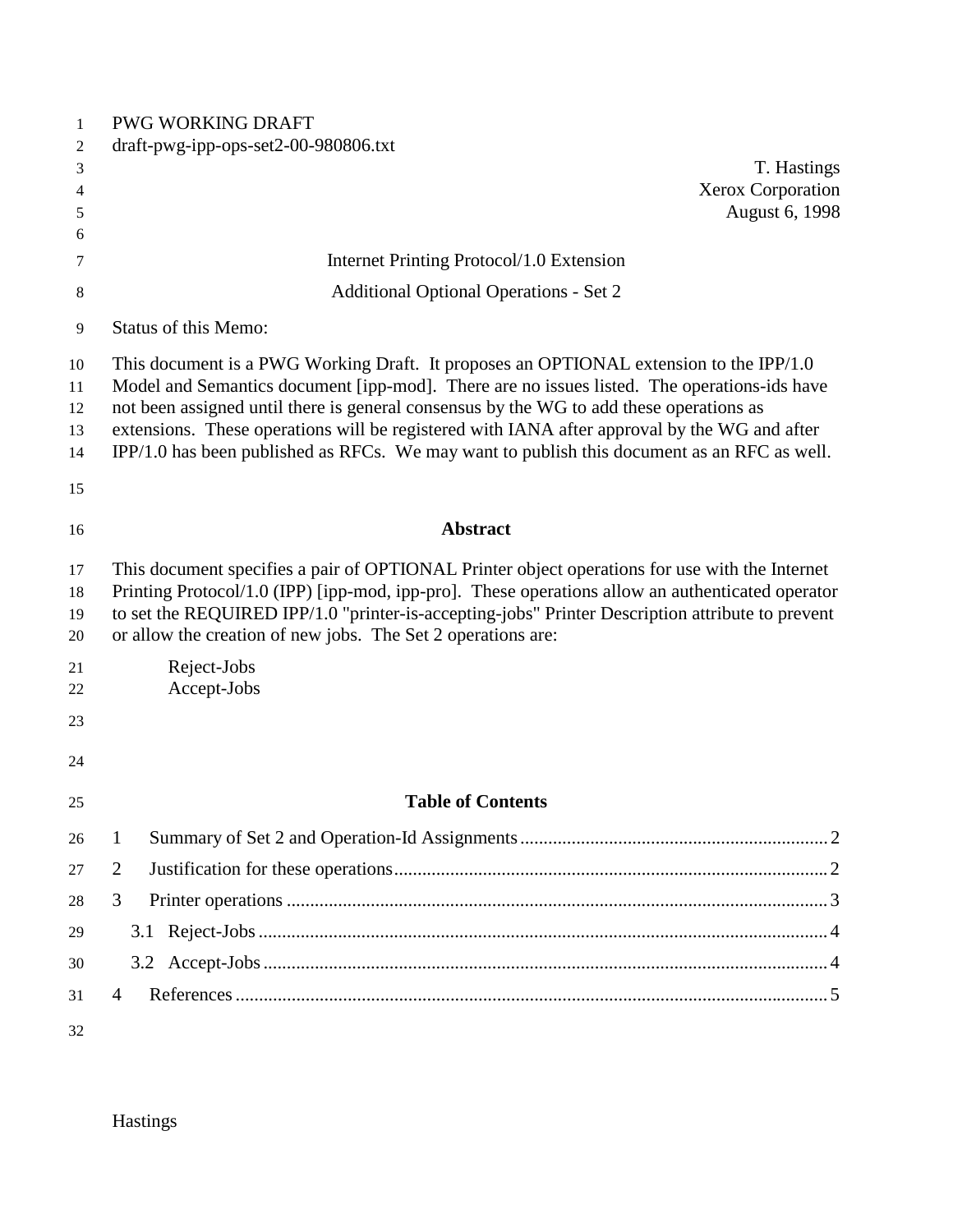## **1 Summary of Set 2 and Operation-Id Assignments**

The Set 2 operations are summarized in the following table:

| Operation<br>Name | Operation-<br>Id | Brief description                                                            |
|-------------------|------------------|------------------------------------------------------------------------------|
| Reject-Jobs       | TBD              | Causes the IPP Printer object to reject subsequent job<br>create operations. |
| Accept-Jobs       | TBD              | Causes the IPP Printer object to accept subsequent job<br>create operations. |

## **2 Justification for these operations**

| 36 | The justification for these two operations is: |  |
|----|------------------------------------------------|--|
|    |                                                |  |

| 37<br>38<br>39<br>40 | a. | These operations are similar to the operator-only Pause-Printer and Resume-Printer<br>operations [ipp-ops1]. Pause-Printer and Resume-Printer are "job on/off switches" for the<br>output side of the Printer object while Reject-Jobs and Accept-Jobs are "job on-off<br>switches" for the input side of the Printer object.                           |
|----------------------|----|---------------------------------------------------------------------------------------------------------------------------------------------------------------------------------------------------------------------------------------------------------------------------------------------------------------------------------------------------------|
| 41<br>42             |    | b. These operations only set the existing REQUIRED IPP/1.0 "printer-is-accepting-jobs"<br>Printer Description attribute to 'false' or 'true', respectively (see [ipp-mod] 4.4.20).                                                                                                                                                                      |
| 43<br>44             |    | c. These operations support the existing IPP/1.0 status code: 'server-error-not-accepting-<br>jobs' (see [ipp-mod] $14.1.5.7$ ).                                                                                                                                                                                                                        |
| 45<br>46             |    | d. We need these operations in order to cause the notification events 'printer-is-accepting-<br>jobs' and 'printer-is-not-accepting-jobs' [ipp-not].                                                                                                                                                                                                    |
| 47<br>48<br>49       |    | e. We need these operations to justify adding these two events to the Printer MIB<br>[RFC1759] as trap event code enums using the registration procedures in [RFC1759] as<br>agreed to in [ipp-not].                                                                                                                                                    |
| 50<br>51<br>52<br>53 | f. | Many private Printer MIBs have ways to cause the printer to reject or accept jobs, but we<br>can't add a new object to the Printer MIB for this purpose to be used with SNMP. IPP is<br>the only way to define a standard operation. Also IPP has better security than the SNMP<br>that is generally deployed since these are operator-only operations. |
| 54<br>55<br>56       |    | g. These operations have the same semantics as the ISO DPA Part 3 [ISO-10175] Disable<br>and Enable operations for the Printer object. The Disable and Enable operations also<br>work on ISO DPA server objects.                                                                                                                                        |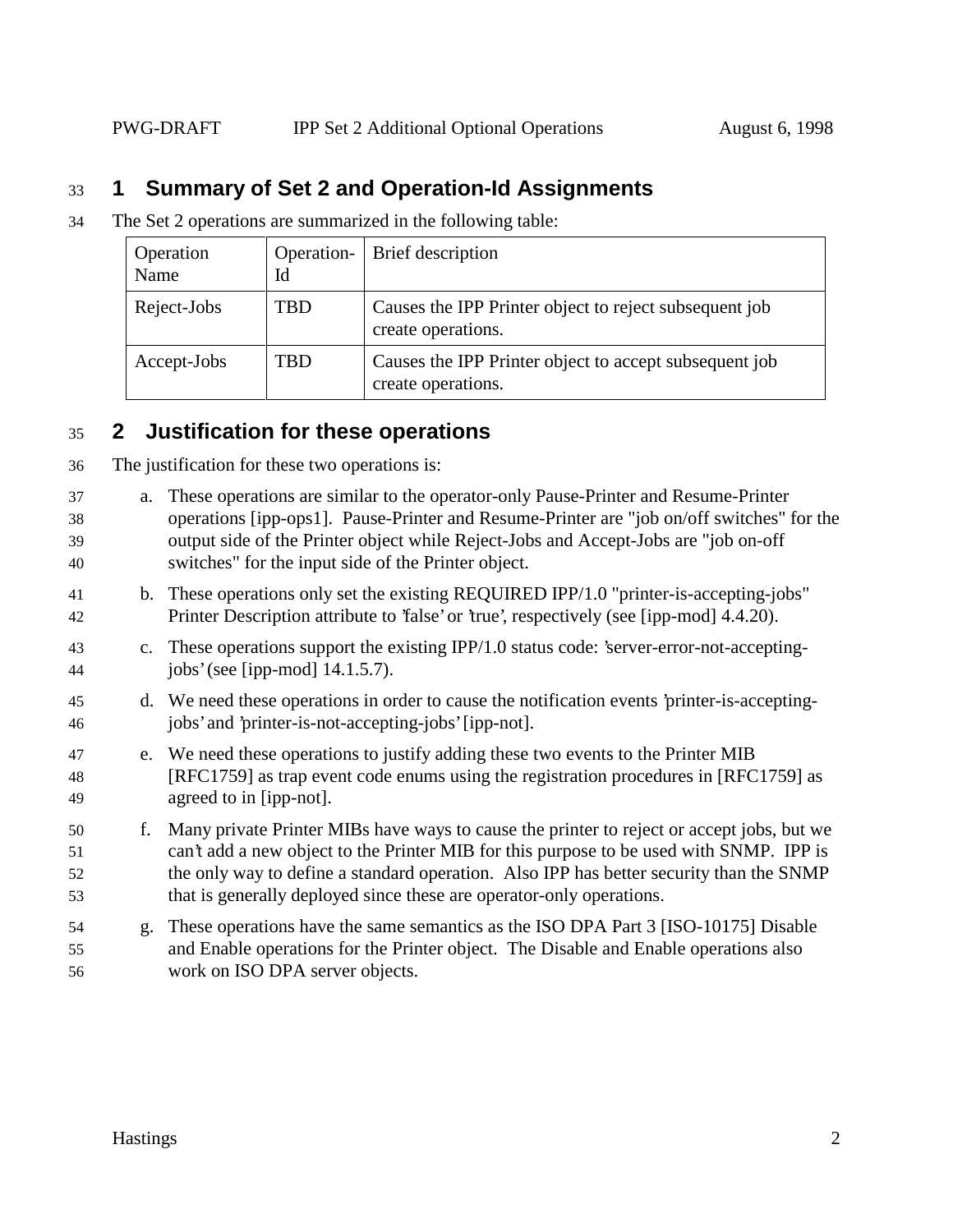# **3 Printer operations**

| 58                         | The operation attributes for these Printer operation requests are as follows:                                                                                                                                                            |
|----------------------------|------------------------------------------------------------------------------------------------------------------------------------------------------------------------------------------------------------------------------------------|
| 59                         | Group 1: Operation Attributes                                                                                                                                                                                                            |
| 60<br>61<br>62<br>63       | Natural Language and Character Set:<br>The "attributes-charset" and "attributes-natural-language" attributes as described in<br>section $3.1.4.1$ of [ipp-mod].                                                                          |
| 64<br>65<br>66<br>67       | Target:<br>The "printer-uri" (uri) operation attribute which is the target for this operation as<br>described in section 3.1.5 of [ipp-mod].                                                                                             |
| 68<br>69<br>70<br>71       | <b>Requesting User Name:</b><br>The "requesting-user-name" (name(MAX)) attribute SHOULD be supplied by the client<br>as described in section 8.3 of [ipp-mod].                                                                           |
| 72<br>73                   | The operation attributes for these Printer operation responses are the same as the Pause-Printer,<br>Resume-Printer, and Purge-Jobs printer operation responses (see [ipp-ops1]):                                                        |
| 74                         | Group 1: Operation Attributes                                                                                                                                                                                                            |
| 75<br>76<br>77<br>78<br>79 | <b>Status Message:</b><br>In addition to the REQUIRED status code returned in every response, the response<br>OPTIONALLY includes a "status-message" (text) operation attribute as described in<br>section 3.1.6 of [ipp-mod].           |
| 80<br>81<br>82<br>83       | Natural Language and Character Set:<br>The "attributes-charset" and "attributes-natural-language" attributes as described in<br>section $3.1.4.2$ of [ipp-mod].                                                                          |
| 84                         | <b>Group 2: Unsupported Attributes</b>                                                                                                                                                                                                   |
| 85<br>86<br>87<br>88       | This is a set of Operation attributes supplied by the client (in the request) that are not<br>supported by the Printer object or that conflict with one another (see [ipp-mod] sections<br>$3.2.1.2$ and 16).                            |
| 89                         | <b>Group 3: Printer Attributes</b>                                                                                                                                                                                                       |
| 90<br>91<br>92<br>93       | Printer state:<br>The Printer object MUST return the "printer-state" [ipp-mod 4.4.10] and, if supported, the<br>"printer-state-reasons" [ipp-mod 4.4.11] attributes, even though these operations have no<br>effect on these attributes. |
|                            |                                                                                                                                                                                                                                          |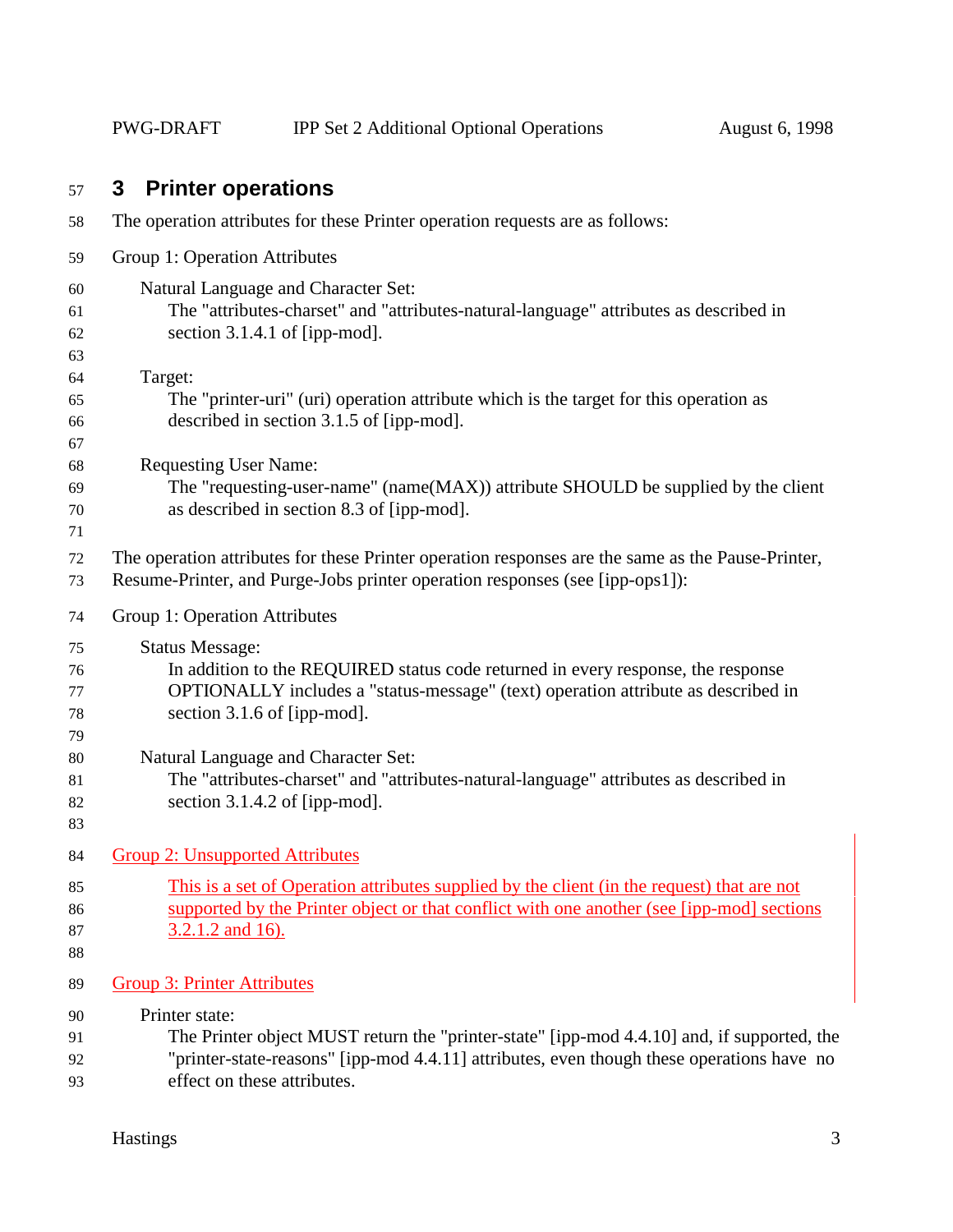#### **3.1 Reject-Jobs**

- This operation allows a client to stop the Printer object from accepting new jobs. The Printer
- object sets the REQUIRED "printer-is-accepting-jobs" Printer Description attribute ([ipp-mod]
- section 4.4.20) to 'false'. Previously submitted jobs are unaffected and the Printer object
- continues to schedule and process jobs as usual. The Printer object MUST reject any subsequent
- job creation operations (Print-Job, Print-URI, Validate-Job, Create-Job, and Reprocess-Job [ipp-
- ops1]) and return the 'server-error-not-accepting-jobs' ([ipp-mod] section 14.1.5.7).
- If the Reject-Jobs operation is supported, then the Accept-Jobs operation MUST be supported, and vice-versa.
- The IPP Printer MUST accept the request in any state as indicated by the values of the Printer's
- "printer-state", "printer-state-reasons", and "printer-is-accepting-jobs" attributes. However, the
- state of the Printer is not affected by this operation, except to set the value of the "printer-is-
- accepting-job" attribute to 'false'.
- Whether the value of the Printer object's "printer-is-accepting-jobs" attribute is 'true' or 'false' on power up is implementation dependent.
- *Access Rights:* The requesting user must be an operator or administrator of the printer.
- Otherwise, the IPP Printer MUST reject the operation and return: 'client-error-forbidden', 'client-
- error-not-authenticated', or 'client-error-not-authorized' as appropriate.

## **3.2 Accept-Jobs**

- This operation allows a client to start the Printer object accepting new jobs. The Printer object
- sets the REQUIRED "printer-is-accepting-jobs" Printer Description attribute ([ipp-mod] section
- 4.4.20) to 'true'. Previously submitted jobs are unaffected and the Printer object continues to
- schedule and process jobs as usual. The Printer object MUST accept any subsequent job creation
- operations (Print-Job, Print-URI, Validate-Job, Create-Job, and Reprocess-Job [ipp-ops1]) that
- are validated, authorized, etc.
- If the Accept-Jobs operation is supported, then the Reject-Jobs operation MUST be supported, and vice-versa.
- The IPP Printer MUST accept the request in any state as indicated by the values of the Printer's
- "printer-state", "printer-state-reasons", and "printer-is-accepting-jobs" attributes. However, the
- state of the Printer is not affected by this operation, except to set the value of the "printer-is-
- 124 accepting-job" attribute to 'true'.
- Whether the value of the Printer object's "printer-is-accepting-jobs" attribute is 'true' or 'false' on power up is implementation dependent.
- *Access Rights:* The requesting user must be an operator or administrator of the printer.
- Otherwise, the IPP Printer MUST reject the operation and return: 'client-error-forbidden', 'client-
- error-not-authenticated', or 'client-error-not-authorized' as appropriate.

Hastings 4